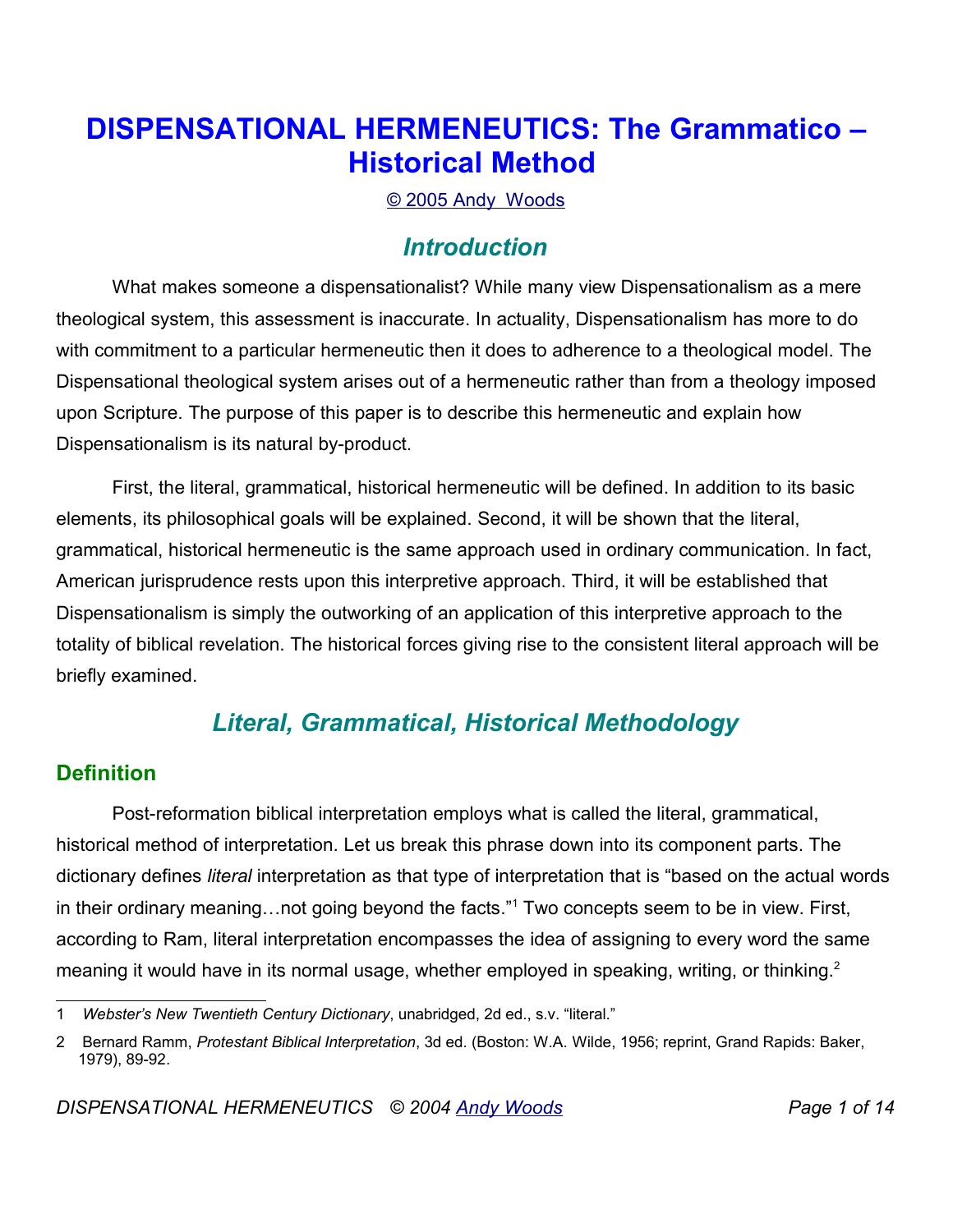Cooper's "Golden Rule of Interpretation" incorporates such an understanding of literalism:

When the plain sense of Scripture makes common sense, seek no other sense; therefore, take every word at its primary, ordinary, usual, literal meaning unless the facts of the immediate context, studied in light of related passages and axiomatic and fundamental truths, indicate clearly otherwise.<sup>3</sup>

Second, literalism resists going beyond what is written. Because literalism resists "going beyond the facts," when interpreting a given text, literal interpreters resist the temptation to import foreign ideas from outside the text. A classic example of going beyond what the text says is the ancient interpretation that the four rivers in Genesis 2, the Pishon, Havilah, Tigris, and Euphrates, represent the body, soul, spirit, and mind.<sup>4</sup> Such an idea is not readily apparent from studying the text in Genesis 2. One must go outside the text of Genesis 2 and bring into it foreign concepts in order to arrive at this conclusion.

It should be noted in passing that literal interpretation has been unfairly criticized on the basis that it adheres to a wooden, inflexible literalism that fails to allow for types, symbols, figures of speech, and genre distinctions.<sup>5</sup> Such a straw man argumentation is easily recognizable by simply reading how those advocating a literal hermeneutic define the term literal. Charles Ryrie specifically notes that literalism "…does not preclude or exclude correct understanding of types, illustrations, apocalypses, and other genres within the basic framework of literal interpretation."<sup>6</sup> Ryrie further explains that literal interpretation "…might also be called plain interpretation so that no one receives the mistaken notion that the literal principle rules out figures of speech."<sup>7</sup> Ryrie buttresses this point by appealing to the following quote from E.R. Craven:

<sup>3</sup> David L. Cooper, *The World's Greatest Library Graphically Illustrated* (Los Angeles: Biblical Research Society, 1970), 11.

<sup>4</sup> One need only examine the works of Philo to find numerous examples of such a hermeneutical methodology. Philo, *The Works of Philo: Complete and Unabridged*, trans. C. D. Yonge, New updated ed. (Peabody, MA: Hendrickson, 1993).

<sup>5</sup> For an example of a work that levels this charge, see D. Brent Sandy, *Plowshares & Pruning Hooks: Rethinking the Language of Biblical Prophecy and Apocalyptic* (Downers Grove, IL: Inter Varsity, 2002).

<sup>6</sup> Charles C. Ryrie, *Dispensationalism Today* (Chicago: Moody Press, 1965), 86.

<sup>7</sup> Ibid.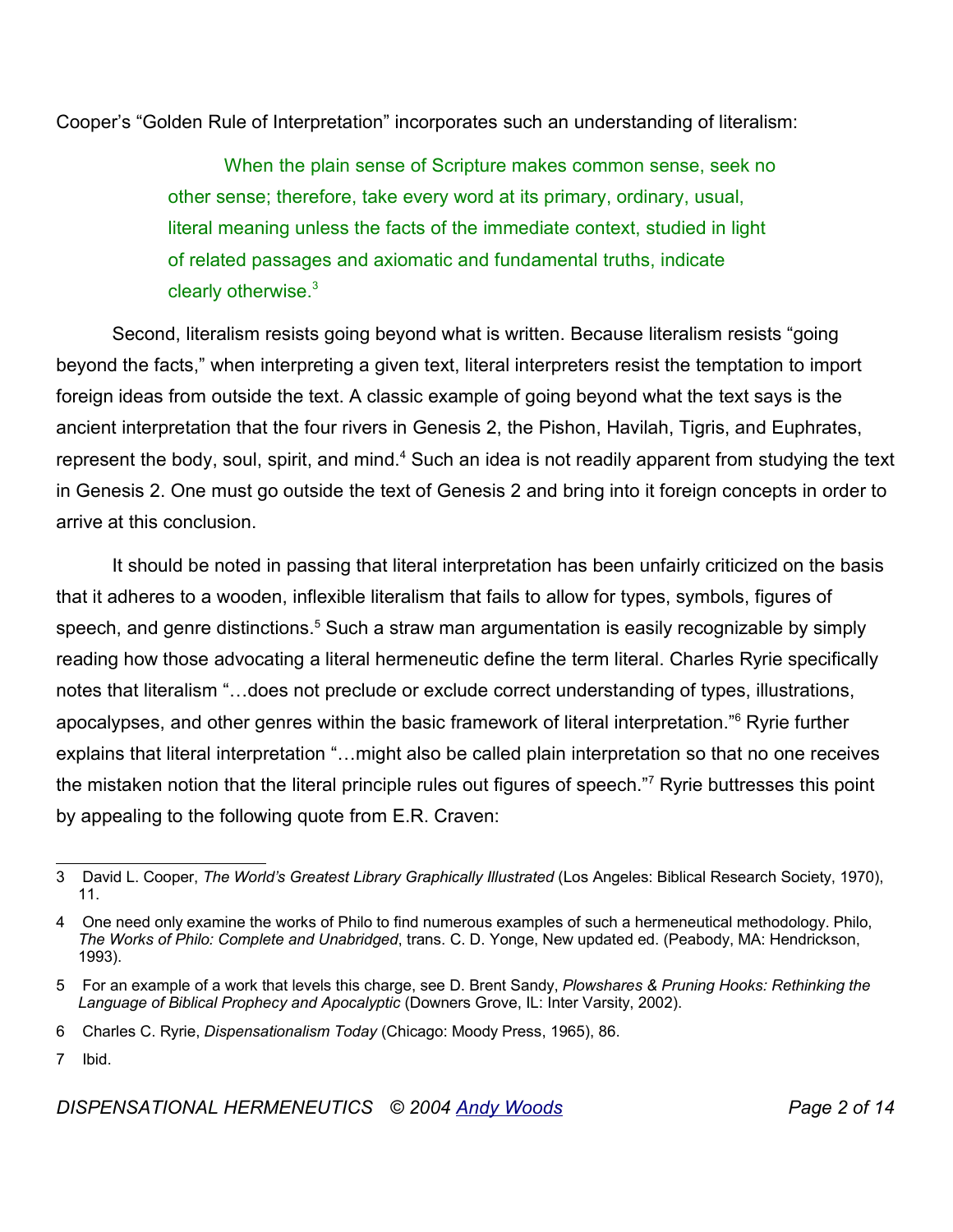The literalist (so called) is not one who denies that figurative language, that symbols are used in prophecy, nor does he deny the great spiritual truths are set forth therein; his position is, simply, that the prophecies are to be normally interpreted (i.e., according to received laws of language) as any other utterances are interpreted–that which is manifestly figurative so regarded.<sup>8</sup>

The absurdity of the notion that a literal hermeneutic fails to encompass basic figures of speech is also illustrated by the fact that the most extensive scholarly treatment of figures of speech available today<sup>9</sup> was completed not just by a dispensational literalist, but by a hyper dispensationalist! E.W. Bullinger, the creator of this work, was not only a literalist and a dispensationalist, but a hyper dispensationalist who believed that the age of the church began after Acts 28:28. Thomas Ice observes, "Bullinger's work demonstrates that literalists have at least thought about the use of figures of speech in a detailed and sophisticated way and do not consider such usage in conflict with literalism." 10

*Grammatical* interpretation observes the impact that grammar plays in any given text. Thus, bible interpreters must correctly analyze the relationship that words, phrases, or sentences have toward one another. Such an analysis entails the study of lexicology (meaning of words), morphology (form of words), parts of speech (function of words), and syntax (relationship of words). <sup>11</sup> *Historical* interpretation takes into account historical context, setting, and circumstances in which the words of Scripture were written. Milton S. Terry explains:

> The interpreter should, therefore, endeavour to take himself from the present, and to transport himself into the historical position of his author, look through his eyes, note his surroundings, feel with his heart, and catch his emotion. Herein we note the import of the term grammatico-

<sup>8</sup> E.R. Craven and J.P. Lange, ed., *Commentary on the Holy Scriptures: Revelation* (NY: Scribner, 1872), 98 (cited in Ryrie, *Dispensationalism Today*, 87).

<sup>9</sup> Ethelbert W. Bullinger, *Figures of Speech Used in the Bible: Explained and Illustrated* (Grand Rapids: Baker, 1968).

<sup>10</sup> Thomas D. Ice, "Dispensational Hermeneutics," *Issues in Dispensationalism*, Wesley R. Willis and John R. Master, gen. eds. (Chicago: Moody, 1994), 42.

<sup>11</sup> Roy B. Zuck, *Basic Bible Interpretation: A Practical Guide to Discovering Biblical Truth* (Wheaton, IL: Victor Books, 1991), 100.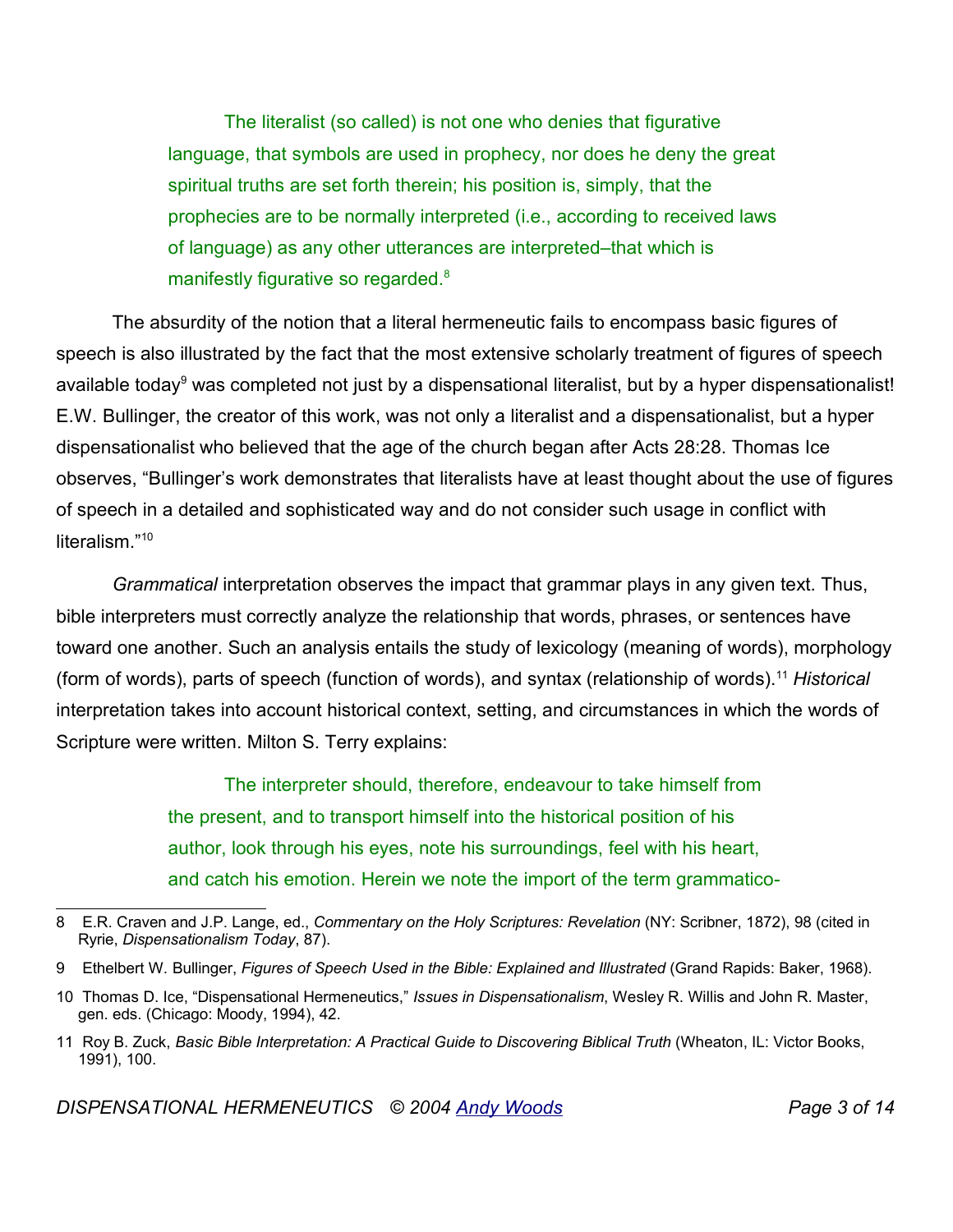#### *historical* interpretation. 12

In essence, the literal, grammatical, historical method of interpretation is designed to arrive at authorial intent by allowing the ideas plainly found within the text to speak for themselves.

#### **Philosophy**

Why should biblical interpreters employ the literal, grammatical, historical method of interpretation? J. Dwight Pentecost cites four dangers when such an approach is not used.<sup>13</sup> First and foremost, the authority transfers from the text to the interpreter. In other words, the basic authority in interpretation ceases to be the Scriptures, but rather the mind of the interpreter. Early church father Jerome warns, "that the faultiest style of teaching is to corrupt the meaning of Scripture, and to drag its reluctant utterance to our own will, making Scriptural mysteries out of our own imagination."<sup>14</sup> F.W. Farrar adds, "…once we start with the rule that whole passages and books of scripture say one thing when they mean another, the reader is delivered bound hand and foot to the caprice of the interpreter."<sup>15</sup> Bernard Ramm observes, "The Bible treated allegorically becomes putty in the hands of the exegete."<sup>16</sup> Walvoord observes:

> It's not too difficult to account for the widespread approval of the spiritualizing method adopted by many conservative theologians as well as liberal and Roman Catholic expositors. Fundamentally its charm lies in its flexibility. The interpreter can change the literal and grammatical sense of Scripture to make it coincide with his own system of interpretation.<sup>17</sup>

Thus, scripture becomes held hostage to whatever seems reasonable to the interpreter when the literal, grammatical, historical interpretive method is dispensed with. The text becomes swallowed

<sup>12</sup> Milton S. Terry, *Biblical Hermeneutics* (NY: Philips and Hunt, 1883; reprint, Grand Rapids: Zondervan, 1976), 231.

<sup>13</sup> J. Dwight Pentecost*, Things to Come: A Study in Biblical Eschatology* (Grand Rapids: Zondervan, 1958), 5-6. It is instructive to note that Pentecost begins his mammoth work on eschatology with a discussion of literal hermeneutics. Pentecost's methodology is clear. If the interpreter applies a consistent literal approach to eschatological truths, then the other prophetic concepts found in his book will become readily apparent to the interpreter.

<sup>14</sup> Jerome; Quoted by F.W. Farrar, *History of interpretation* (NY: E.P. Dutton and Company, 1886), 232.

<sup>15</sup> Ibid., 238-39.

<sup>16</sup> Ramm, 30.

<sup>17</sup> John Walvoord, *The Millennial Kingdom* (Grand Rapids: Zondervan, 1959), 60.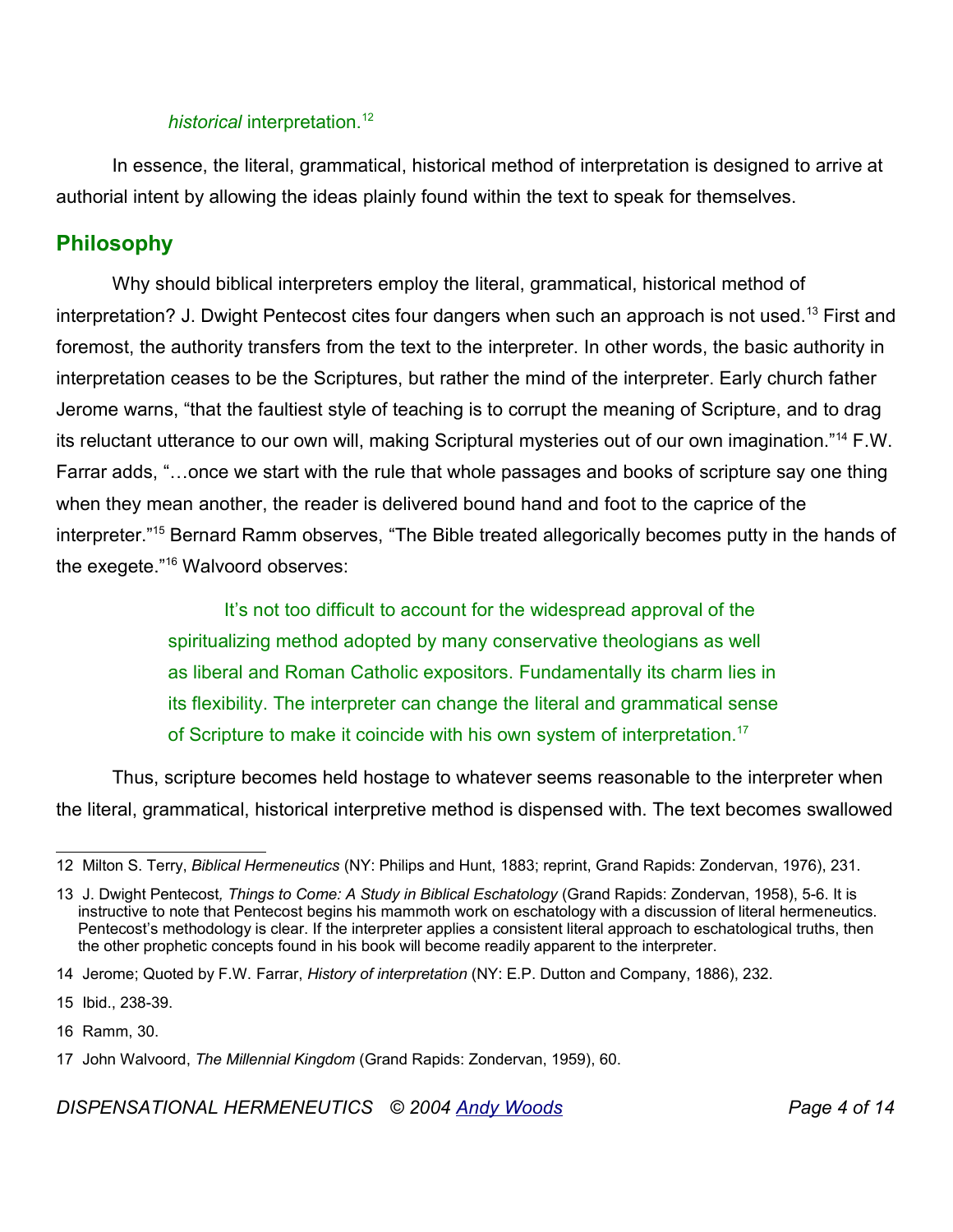up in the personal theology of the interpreter rather than allowing the one's theology to be built from the text.

Second, the Scripture itself is not being interpreted. The issue becomes not what God has spoken but what the interpreter thinks. In other words, the text becomes servant to the interpreter rather than the interpreter being subservient to the text. Terry explains:

> …it will be noticed at once that its habit is to disregard the common signification of words and give wing to all manner of fanciful speculation. It does not draw out the legitimate meaning of an author's language, but foists into it whatever the whim or fancy of an interpreter may desire."<sup>18</sup>

Third, one is left without any means by which the conclusions of the interpreter may be tested. When the objective standard of language's common meaning is dispensed with, one man's personal interpretation becomes just as valid as anyone else's. In such an environment, there is no way to determine whose interpretation is correct because there is no longer an objective standard that personal interpretations can be compared to. Fourth, there is no mechanism to control the imagination of the interpreter. Ramm notes:

> …to state that the principal meaning of the Bible is a second-sense meaning, and that the principle method of interpretation is "spiritualizing," is to open the door to almost uncontrolled speculation and imagination. For this reason we have insisted that the control in interpretation is the literal method. 19

Thus, literal interpretation properly constrains the dictates of the carnal imagination by allowing it to roam only so far. Otherwise, interpreters (to borrow the language of the great New York jurist, Chancellor James Kent) would be able to "roam at large in the trackless fields of their own imaginations." In sum, traditional maxims of biblical interpretation have as their underlying goal the pursuit of authorial intent by first and foremost observing the ideas plainly presented in the text. A related goal is to shift the authority in the interpretive process away from the subjectivity of the interpreter's ever-vacillating imagination and back toward the objectivity of the static text. In essence,

18 Milton S. Terry, *Biblical Hermeneutics* (NY: Philips and Hunt, 1883), 224.

19 Ramm, 65.

*DISPENSATIONAL HERMENEUTICS © 2004 Andy Woods Page 5 of 14*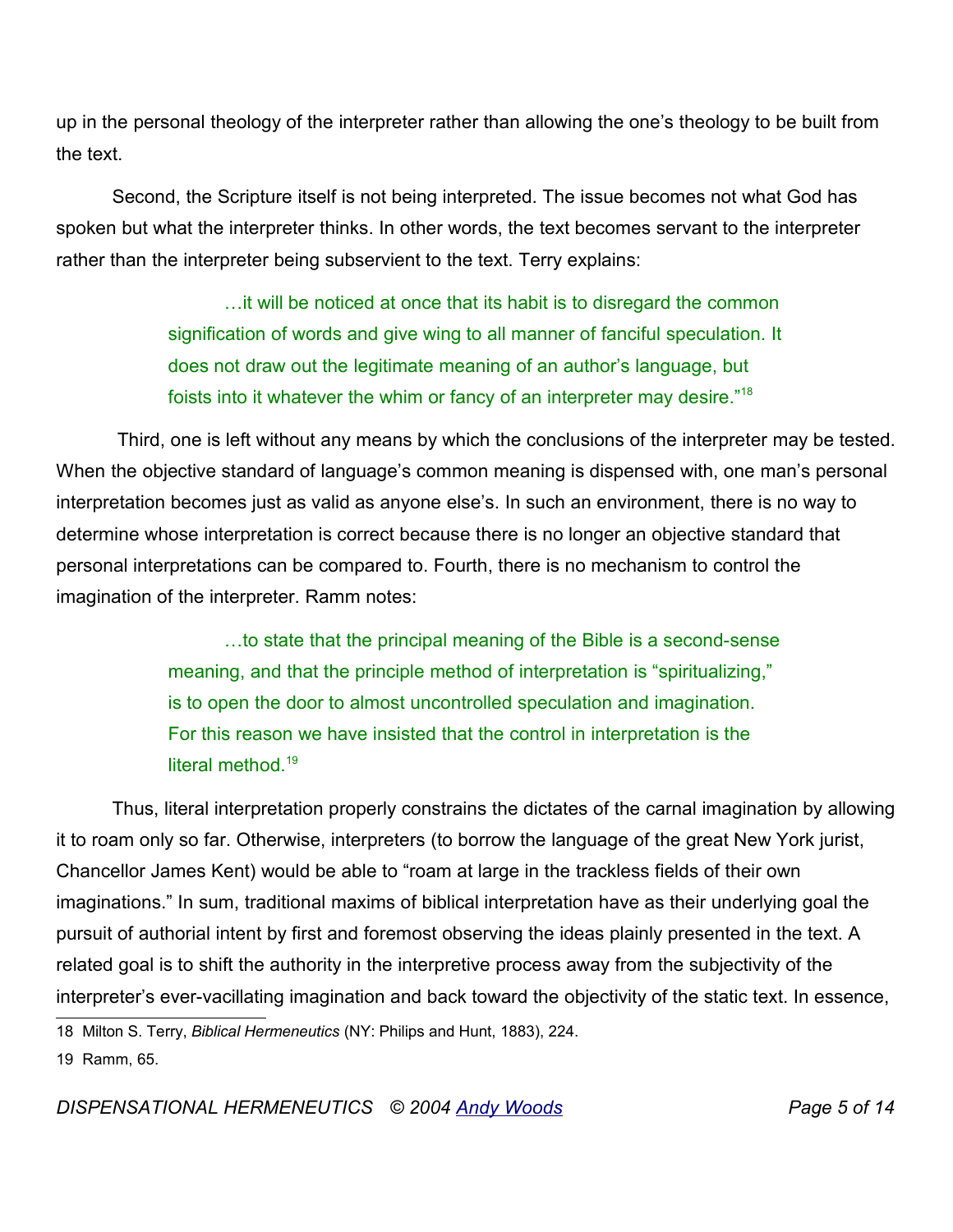the goals of the literal, grammatical, historical method is to dethrone the interpreter in the interpretive process.

## *Similarities to Legal Interpretation*

The above-described hermeneutical philosophy should come as no great surprise. It is the same hermeneutical philosophy that is used in the everyday communication. If the above-described hermeneutic were not adhered to then everyday communication could not take place. Stopping at a stop sign, ordering from a menu, and paying taxes on time could not be accomplished if the literal, grammatical, historical method is dispensed with. The literal, grammatical, historical hermeneutic is the same method that is used to decipher any sane piece of literature.

### **Contracts and Other Devices**

This same rationale also exists in the domain of legal interpretation. For the same reasons described above, when interpreting a contract, courts first of all observe the plain meaning of the contract language. Because courts understand that parties have a right to enter into contractual terms of their own choosing, courts understand that they are not in the business of rewriting contracts in a way that is contrary to the expressed wishes of the parties. Therefore, courts allow the authority in the interpretive process to reside in the contract language rather than in their own opinions regarding what the contract should or should not say. Justice Flaherty succinctly summarized the philosophy behind literal interpretation in contract law:

> …the rationale for interpreting contractual terms in accord with the plain meaning of language expressed is multifarious, resting in part upon what is viewed as the appropriate role of the courts in the interpretive process: This court long ago emphasized that the parties have the right to make their own contract, and it is not the function of the court to re-write it, or to give it a construction in conflict with…the accepted and plain meaning of the language used…In addition to the justifications focusing upon the appropriate role of the courts in the interpretive process, the plain meaning approach to construction has been supported as generally best serving the ascertainment of the contracting parties mutual intent…In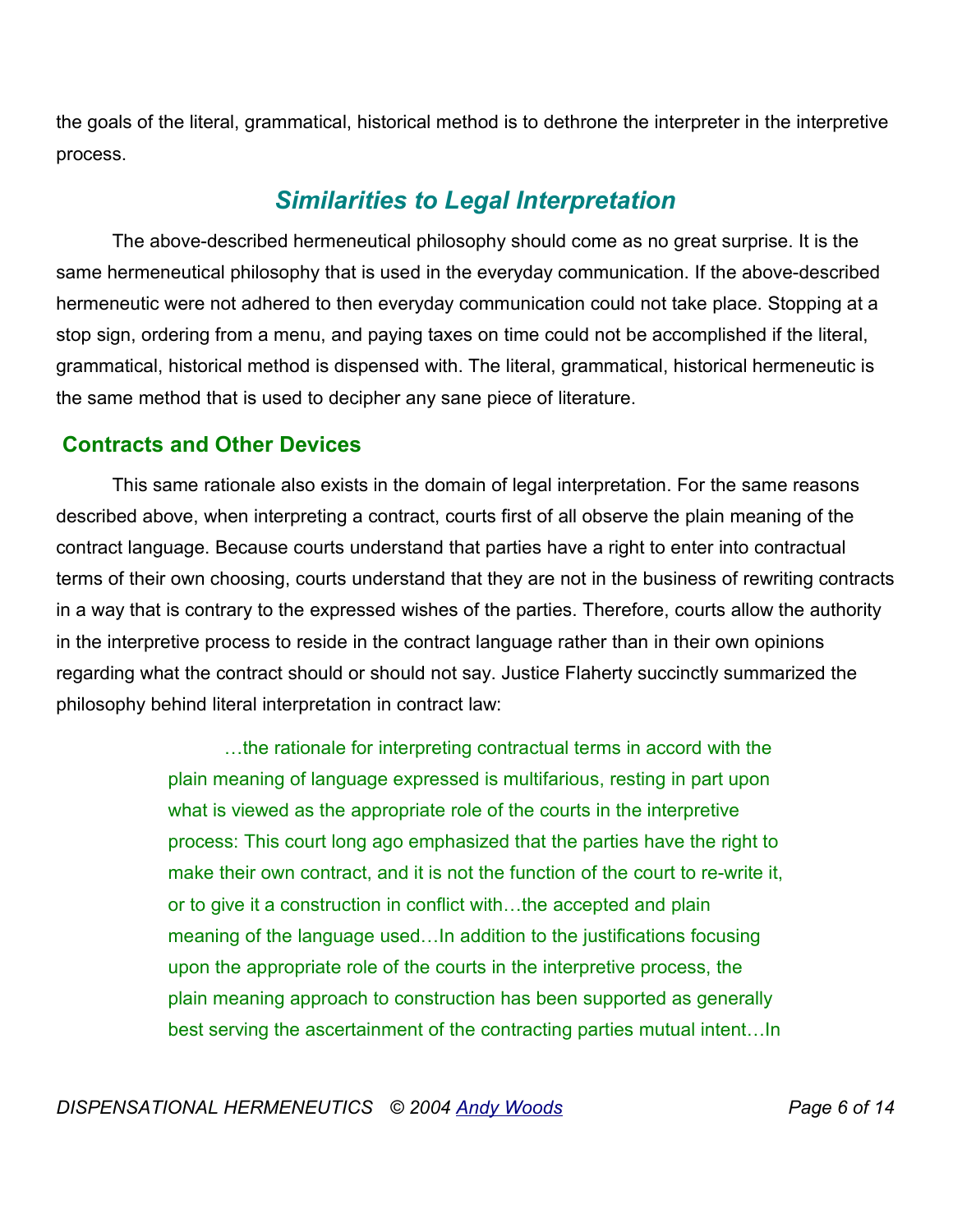determining what the parties determined by their contract, the law must look to what they clearly expressed. Courts in interpreting a contract do not assume that its language was chosen carelessly. Neither can it be assumed that the parties were ignorant of the meaning of the language that they employed... $^{20}$ 

Similarly, because courts desire to honor the wishes of the testator, they also allow authority to rest in the testamentary document itself by utilizing a literal approach when interpreting such documents. Moreover, because the judiciary traditionally has not desired to transform itself into a super legislature, it has attempted to follow the plain language of statutes whenever possible when interpreting legislation.

### **U.S. Constitution**

Because jurists have traditionally not desired to amend the Constitution from the bench, they have typically followed the plain language of the Constitution's drafters thus allowing authority to abide in the constitutional text rather in their own ideological predilections. Traditional principles of constitutional interpretation recognize that the maxim of following the plain language of the text is indeed the best insulation against an overly ideological judiciary. If jurists approached these documents any other way, they would not be interpreting. Rather, they would be amending and rewriting them.

Joseph Story, who was Professor of Law at Harvard Law School, Associate Justice of the United States Supreme Court, and the leading constitutional scholar of the nineteenth century, echoed these sentiments. In his influential *Commentaries on the Constitution* (1833), he called for interpreting the constitution according to the intent of its authors as revealed in the plain meaning of their language. He noted, "The first and fundamental rule in the interpretation of all instruments, is to construe them according to the sense of the terms, and the intention of the parties."<sup>21</sup> Upon informing the readers of the preface of his commentary of his own approach to constitutional analysis, he indicated:

<sup>20</sup> Justice Flaherty; Quoted by E. Allan Farnsworth and William F. Young, *Cases and Materials on Contracts*, 5th ed. (Westbury, NY: The Foundation Press, Inc., 1995), 603-4.

<sup>21</sup> Joseph Story, *Commentaries on the Constitution of the United Sates*, 3rd ed. (Boston, 1858), 1:283, 400.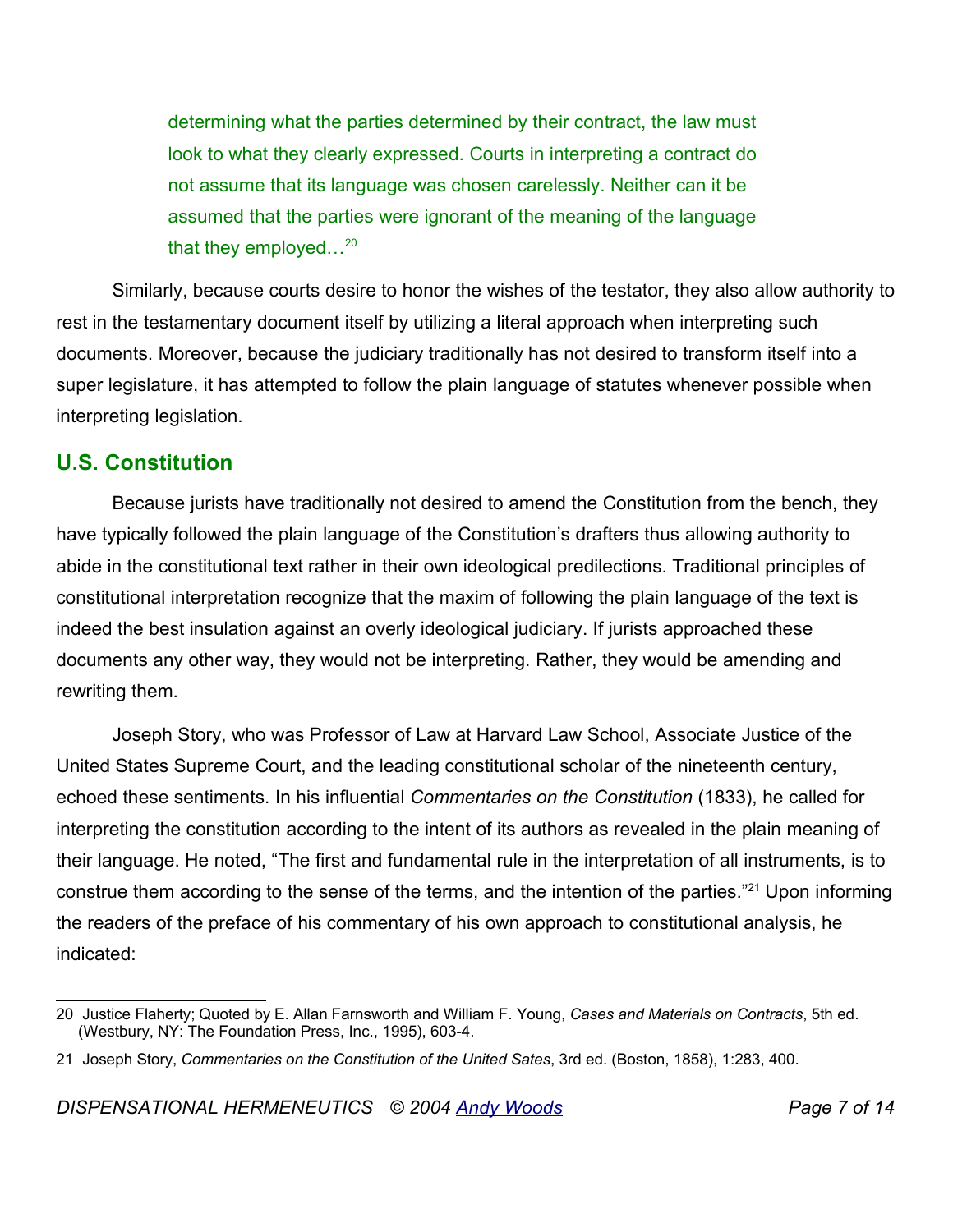The reader must not expect to find in these pages any novel views and novel constructions of the Constitution. I have not the ambition to be the author of any new plan of interpreting the theory of the Constitution, or of enlarging or narrowing its powers, by ingenious subtleties and learned doubts…Upon subjects of government, it has always appeared to me that metaphysical refinements are out of place. A constitution of government is addressed to the common sense of the people, and never was designed for trials of logical skill, or visionary speculation.<sup>22</sup>

#### Story also noted:

In construing the Constitution of the United States, we are in the first instance to consider, what are its nature and objects, its scope and design, as apparent from the structure of the instrument, viewed as a whole and also viewed in its component parts. Where its words are plain, clear and determinate, they require no interpretation…Where the words admit of two senses, each of which is conformable to general usage, that sense is to be adopted, which without departing from the literal import of the words, best harmonizes with the nature and objects, the scope and design of the instrument.  $23$ 

Similarly, John Marshall, our nation's third Supreme Court justice, noted:

To say that the intention of the instrument must prevail; that this intention must be collected from its words; that its words are to be understood in that sense in which they are generally used by those for whom the instrument was intended; that its provisions are neither to be restricted into insignificance nor extended to objects not comprehended in them nor contemplated by its framers, is to repeat what has been already

<sup>22</sup> Ibid., viii.

<sup>23</sup> Joseph Story; quoted in Edwin Meese, III, Address to American Bar Association, 1985; adapted in "Toward a Jurisprudence of Original Intention," *Benchmark* Vol. II, no. 1, (January-February 1986): 10.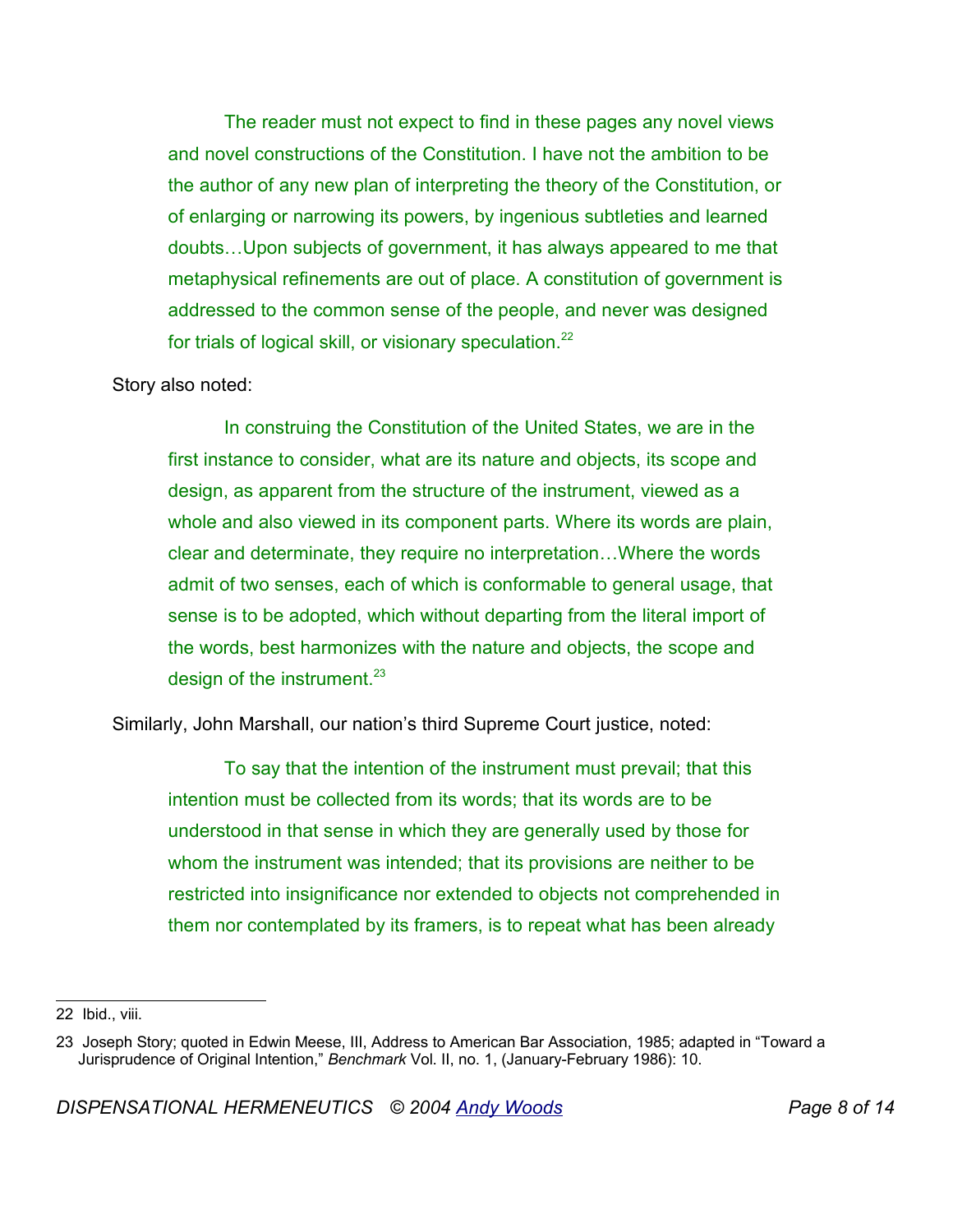#### said more at large, and is all that can be necessary.*<sup>24</sup>*

Thomas Jefferson similarly observed, "The Constitution on which our Union rests, shall be administered by me according to the safe and honest meaning contemplated by the plain understanding of the people of the United States, at the time of its adoption."*<sup>25</sup>* Moreover, Milton Terry's above-described definition of historical interpretation bears much resemblance to Thomas Jefferson's admonition to return to the Constitution's original intent. Jefferson said that we must:

> Carry ourselves back to the time when the Constitution was adopted, recollect the spirit in the debates, and instead of trying what meaning may be squeezed out of the text, or invented against it, conform to the probable one in which it was passed. $^{26}$

Although there are similarities in approach when comparing maxims of legal and biblical interpretation, the similarities do not end there. The philosophy of interpretation is also shared between the two disciplines. The underlying goal of both legal and biblical interpretation is to transfer the authority away from the subjective impulses of the interpreter and instead toward the objective standard of the author's meaning. Although many in today's theological climate demean the literal, grammatical, historical, method, it is this very method that our judicial system and political institutions are founded upon. When dispensationalists insist upon the literal, grammatical, historical method, all they are doing is asking that the same interpretive approach routinely used in ordinary communication and in the legal system be applied to Scripture.

# *The Relationship of the Literal, Grammatical, Historical Method to Dispensationalism*

### **Consistent Literalism**

What makes Dispensationalism unique as a theological system is not merely its emphasis upon a literal, grammatical, historical hermeneutic. Many theological systems selectively incorporate

<sup>24</sup> Chief Justice John Marshall in *Ogden v. Saunders*, 6 L. Ed. 606, 647 (1827).

<sup>25</sup> Thomas Jefferson; quoted in John Eidesmoe, *Christianity and the Constitution* (Grand Rapids: Baker Book House, 1987), 392.

<sup>26</sup> Thomas Jefferson, *Writings of Thomas Jefferson*, Albert Bergh, ed. (Washington D.C.: Thomas Jefferson Memorial Association, 1904), Vol. XV, p. 449, in a letter from Jefferson to Justice William Johnson on June 12, 1823.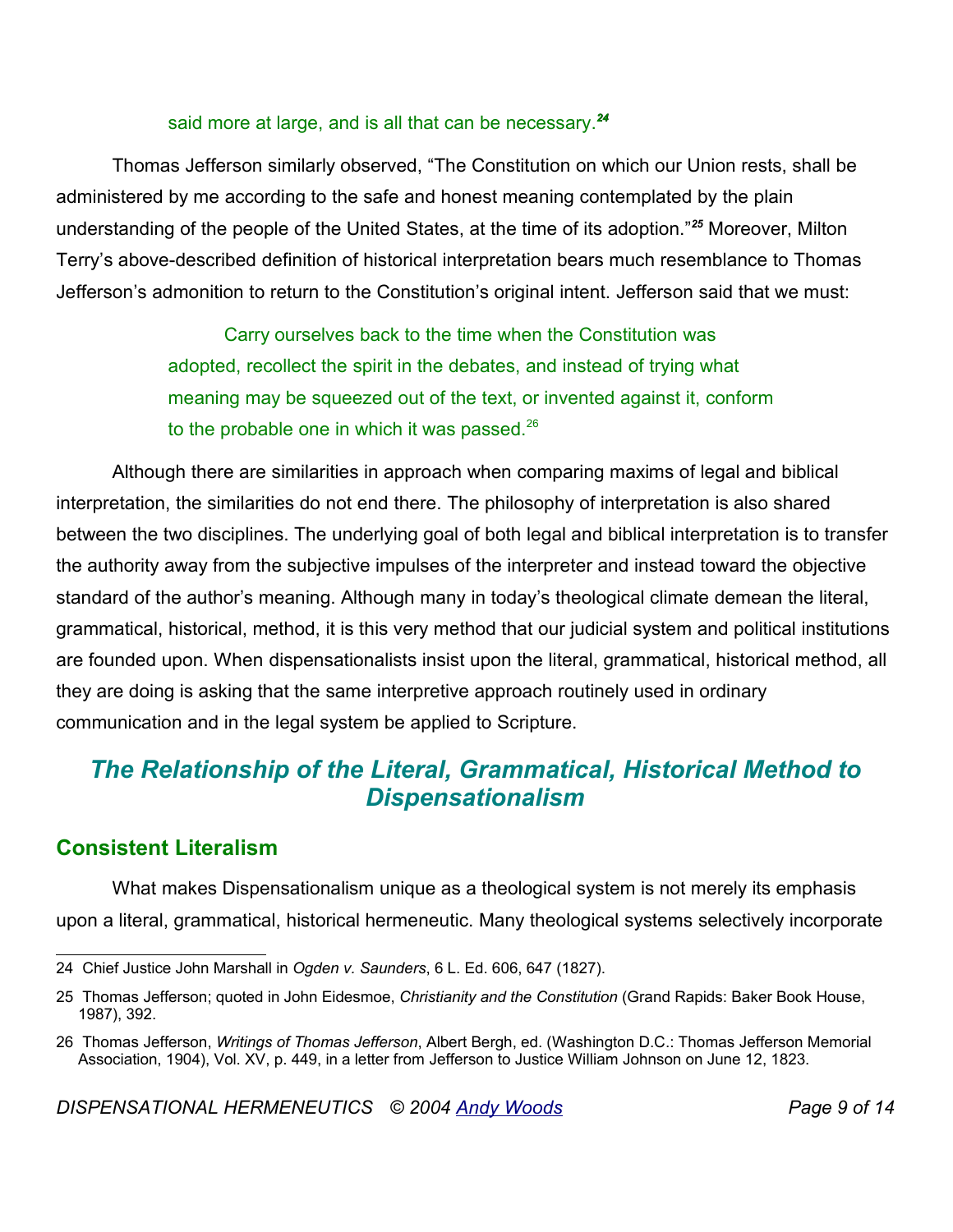this hermeneutic. Rather, Dispensationalism remains unique in its insistence in consistently applying this literal hermeneutic to the totality of biblical revelation. Thus, Ryrie includes consistent literal interpretation in his *sine qua non* of dispensational theology when he says, "the distinction between Israel and the church is born out of a system of hermeneutics that is usually called literal interpretation." <sup>27</sup> Notice that Dispensationalism does not have as its starting point the Israel/Church distinction that is then read back into the Bible. Rather it has as its starting point a consistent literal approach to Scripture. This approach causes the interpreter to recognize that Israel and the church are unique. Ryrie is clear that the system known as Dispensationalism did not originate from forcing a theological grid upon the biblical text. Rather it arose when interpreters became committed to a consistent use of the literal, grammatical, historical hermeneutic. For example, if the same literal, grammatical, historical hermeneutic that is used to interpret other sections of Scripture is applied to Biblical prophecy, then the interpreter will naturally see a distinction between Israel and the church.

## **Historical Rise of the Consistent Literal Approach**

Let us briefly examine the historical forces giving rise to this consistent, literal approach to Scripture. This brief historical analysis will emphasize the legal background of the leading advocates of literalism. This background is important in grasping that these interpreters simply took the hermeneutical approach necessary to interpret legal documents and applied them to Scripture. Reformers Martin Luther and John Calvin, both students of the law in their formative educational years,<sup>28</sup> played integral roles in rescuing the church from the Alexandrian allegorical method of interpretation that was introduced in the second century and grew to dominate the church throughout the middle ages. Luther denounced the allegorical approach to Scripture in strong words. He said: "Allegories are empty speculations and as it were the scum of Holy Scripture." "Origen's allegories are not worth so much dirt." "To allegorize is to juggle the Scripture." "Allegorizing may degenerate into a mere monkey game." "Allegories are awkward, absurd, inventive, obsolete, loose rags."<sup>29</sup> Luther also wrote that the Scriptures "are to be retained in their simplest meaning ever possible, and to be understood in their grammatical and literal sense unless the context plainly forbids" (*Luther's*

<sup>27</sup> Charles C. Ryrie, *Dispensationalism: Revised and Expanded* (Chicago: Moody Press, 1995), 40.

<sup>28</sup> Alan W. Gomes, *Reformation & Modern Theology and Historical Theology Survey Course Syllabus* (La Mirada: Biola Bookstore, 1999), 23; Justo L. Gonzalez, *The Story of Christianity* (San Francisco: Harper Collins Publishers, 1985), vol. 2: 62.

<sup>29</sup> Martin Luther; Quoted in Farrar, 328.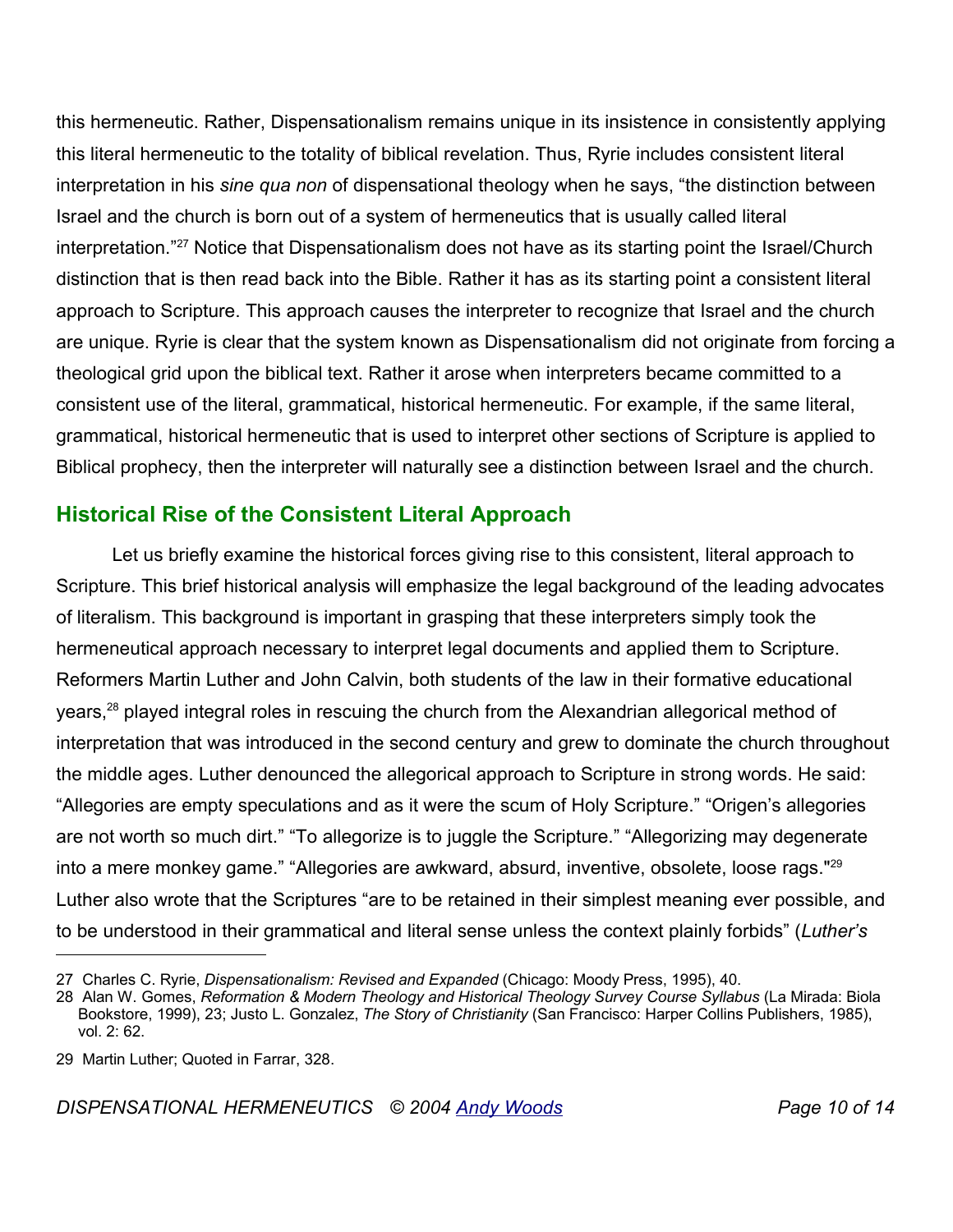*Works*, 6:509).<sup>30</sup>

Calvin similarly rejected allegorical interpretations. He called them "frivolous games" and accused Origen and other allegorists of "torturing scripture, in every possible sense, from the true sense."<sup>31</sup> Calvin wrote in the preface of his commentary on Romans "it is the first business of an interpreter to let the author say what he does say, instead of attributing to him what we think he ought to say." 32

Both reformers rejected the use of church tradition as a guide for spiritual truth and instead advocated returning to scripture alone or *"sola scriptura*" as the source of Christian belief and practice. To put this into legal terms, Luther and Calvin rejected the case law approach as a guide to Scripture.<sup>33</sup> The case law method places more emphasis on studying what legal authorities have said about a given legal source than on studying the legal source itself. In addition, both reformers recognized the value of knowledge of biblical Hebrew and Greek due to the fact that a return to scripture inevitably required knowledge of the original languages of Scripture.

However, despite their emphasis upon literally interpreting some aspects of Scripture, Luther and Calvin did not go far enough in applying a literal hermeneutic to all areas of divine truth. Regarding Luther, Roy B. Zuck observes:

> Though Luther vehemently opposed the allegorizing of scripture, he too occasionally allegorized. For instance he stated that Noah's Ark is an allegory of the church. For Luther, Bible interpretation is to be centered in Christ. Rather than allegorizing the Old Testament, he saw Christ frequently in the Old Testament, often beyond what is legitimately provided for in proper interpretation.<sup>34</sup>

Because the reformers were primarily concerned with soteriological issues, they failed to apply the same literal interpretation that they used to interpret soteriology to the areas of ecclesiology

32 Ibid.

34 Zuck, 45.

<sup>30</sup> Martin Luther; Quoted by Zuck, 45.

<sup>31</sup> John Calvin; Quoted in Zuck, 47.

<sup>33</sup> John Eidesmoe, *Christianity and the Constitution* (Grand Rapids: Baker Book House, 1987), 402.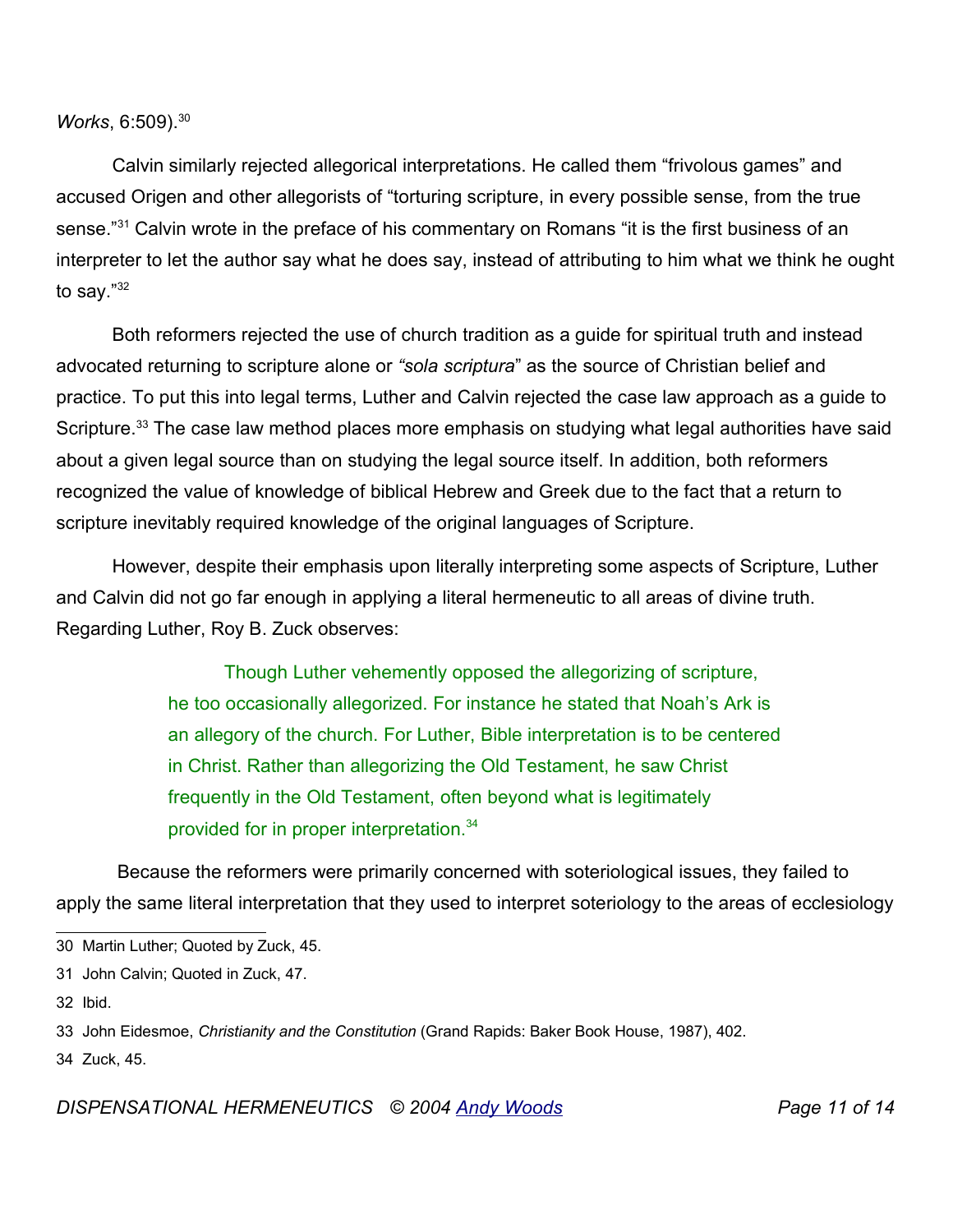and eschatology.

Such a selective and inconsistent application of a literal hermeneutic was not rectified until the budding of the dispensational movement centuries later. Dispensationalists took the literal hermeneutic applied by the reformers in the area of soteriology and applied it to all areas of theology, including eschatology and ecclesiology. By insisting on the application of a literal hermeneutic to all of Scripture, Dispensationalism, in essence, completed the hermeneutical revolution begun by the reformers.

Emphasizing the legal background of the early dispensationalists is important for two reasons. First, it shows that the early dispensationalists did what the reformers did in applying the same hermeneutic used to interpret legal documents to biblical truth. The only difference between the reformers and the early dispensationalists is that they applied this method more consistently. They applied it not only to soteriological issues but also to ecclesiology and eschatology. Second, according to Charles Clough, the legal backgrounds of the early dispensationalists allowed them to see more clearly than earlier interpreters the nature of a contract or covenant as expressed in Scripture. A major ingredient of Dispensationalism is a proper understanding of the unconditional nature of the Abrahamic Covenant. If this covenant is unconditional and unfulfilled, then a future for national Israel remains and the church cannot be said to have replaced Israel. Someone trained in the realties of contract law and with an understanding of contract language and the force of a contract would be more sensitive to seeing similar concepts when they occur in Scripture. Clough explains:

> Both Nelson Darby and C.I. Scofield studied law in their early years, so they certainly recognized the hermeneutics of contract law. Thus, after uncovering the contractual structure in the Bible through which God governs His relationships with His creatures, these dispensational theologians insisted upon a strict literal and conservative interpretation of contractual (covenantal) terminology.<sup>35</sup>

Thus, just as Calvin and Luther, the two men most credited for introducing a literal

<sup>35</sup> Charles Clough, "A *Meta Hermeneutical* Comparison of Covenant Theology and Dispensationalism," *Chafer Theological Seminary Journal* 7 (April-June 2001): 76-77.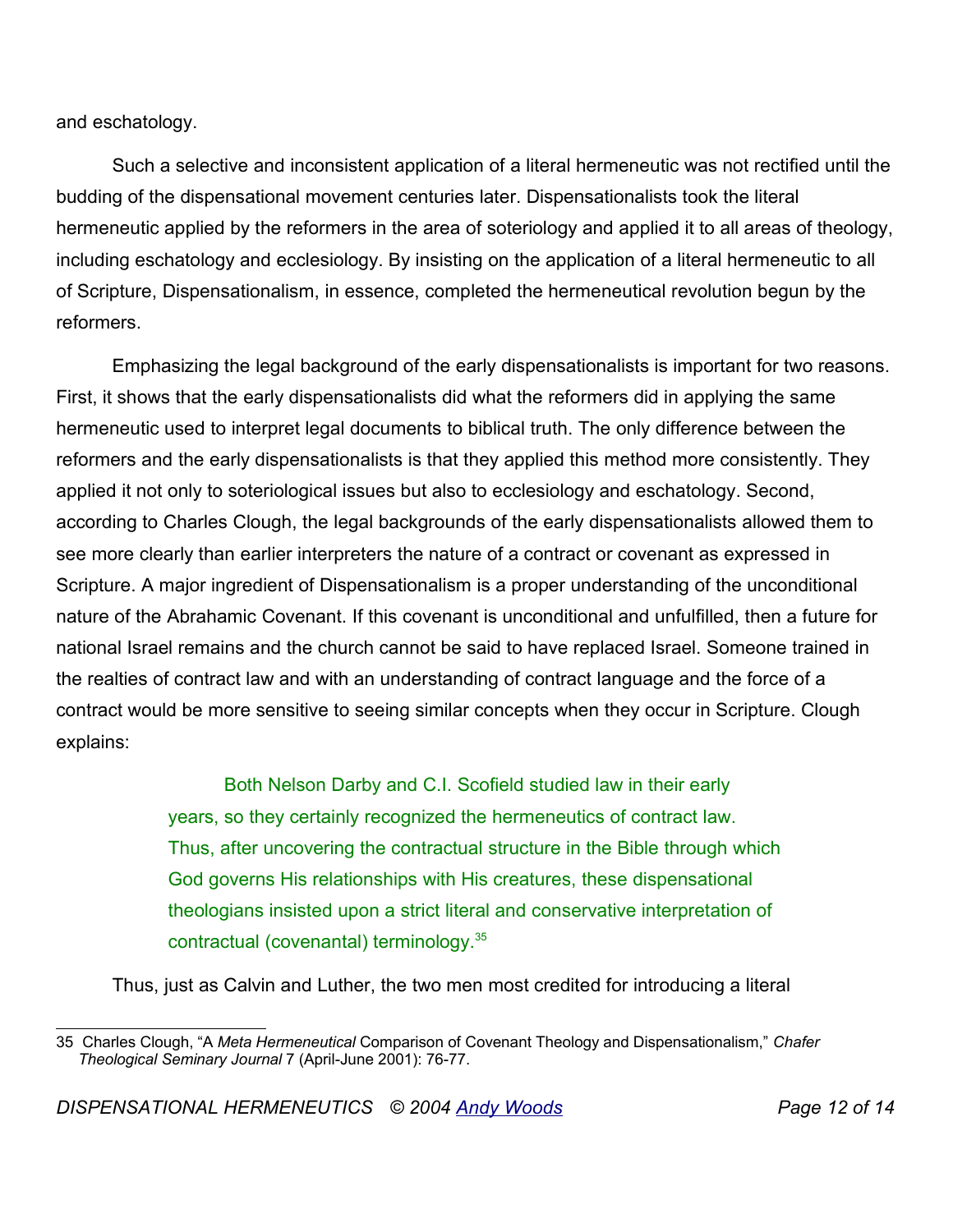hermeneutic to soteriological issues in the reformation era, were trained in the law, many of the leaders of the dispensational movement were heavily influenced by their legal training and thinking. For example, John Nelson Darby, the man mostly credited with rediscovering the scriptural doctrine of the pretribulation rapture, planned to enter the field of law after graduating from Trinity College in Dublin. He was called to the Irish Chancery Bar in 1822. However, after a spiritual struggle that led to his conversion he opted to give up the law in order to become a priest in the Church of England.<sup>36</sup>

Another key dispensational thinker was Sir Robert Anderson. Though more recent work may shed new light on Anderson's prophetic calculations,<sup>37</sup> his work *The Coming Prince* is considered a classic in the area of biblical chronology because of its detailed explanation of the literal fulfillment of Daniel's prophecy of the seventy weeks. Anderson, like Darby, was also heavily influenced by the legal profession. After receiving his law degree from Trinity College, Dublin in 1863, he became a member of the Irish bar and worked drawing up legal briefs on a traveling circuit. He served as chief of the criminal investigative department of the Scotland Yard. After retiring with distinction, he used his investigative training and ability to think logically to study the Scriptures. $38$ 

Cyrus Ingerson Scofield was yet another influential dispensationalist who also happened to be a lawyer. Following the Civil War he studied law and received his law degree. He then entered politics in Kansas. President Grant later appointed him to the office of District Attorney. Scofield's best-remembered contributions include his influence as a Bible teacher as well as *The Scofield Reference Bible*, which advocated a pretribulation rapture, a literal return of the Jews to the homeland, premillennialism, and Dispensationalism.<sup>39</sup> In sum, great hermeneutical strides have been made in church history when the same literal, grammatical, historical method that is used in ordinary communication is applied to Scripture. Application of such an interpretive approach to soteriological issues ignited the reformation. Dispensationalists finished the hermeneutical revolution begun by the reformers by the applying this hermeneutic to the totality of biblical truth, including ecclesiology and

<sup>36</sup> Mal Couch, *An Introduction to Classical Evangelical Hermeneutics: A Guide to the History and Practice of Biblical Interpretation* (Grand Rapids: Kregel, 2000), 112; Floyd Elmore, "Darby, John Nelson," in *Dictionary of Premillennial Theology*, ed. Mal Couch (Grand Rapids: Kregel, 1996), 82.

<sup>37</sup> Harold W. Hoehner, *Chronological Aspects of the life of Christ* (Grand Rapids: Zondervan, 1977), 115-39.

<sup>38</sup> Mal Couch, *An Introduction to Classical Evangelical Hermeneutics: A Guide to the History and Practice of Biblical Interpretation* (Grand Rapids: Kregel, 2000), 119.

<sup>39</sup> Ibid., 119-120.